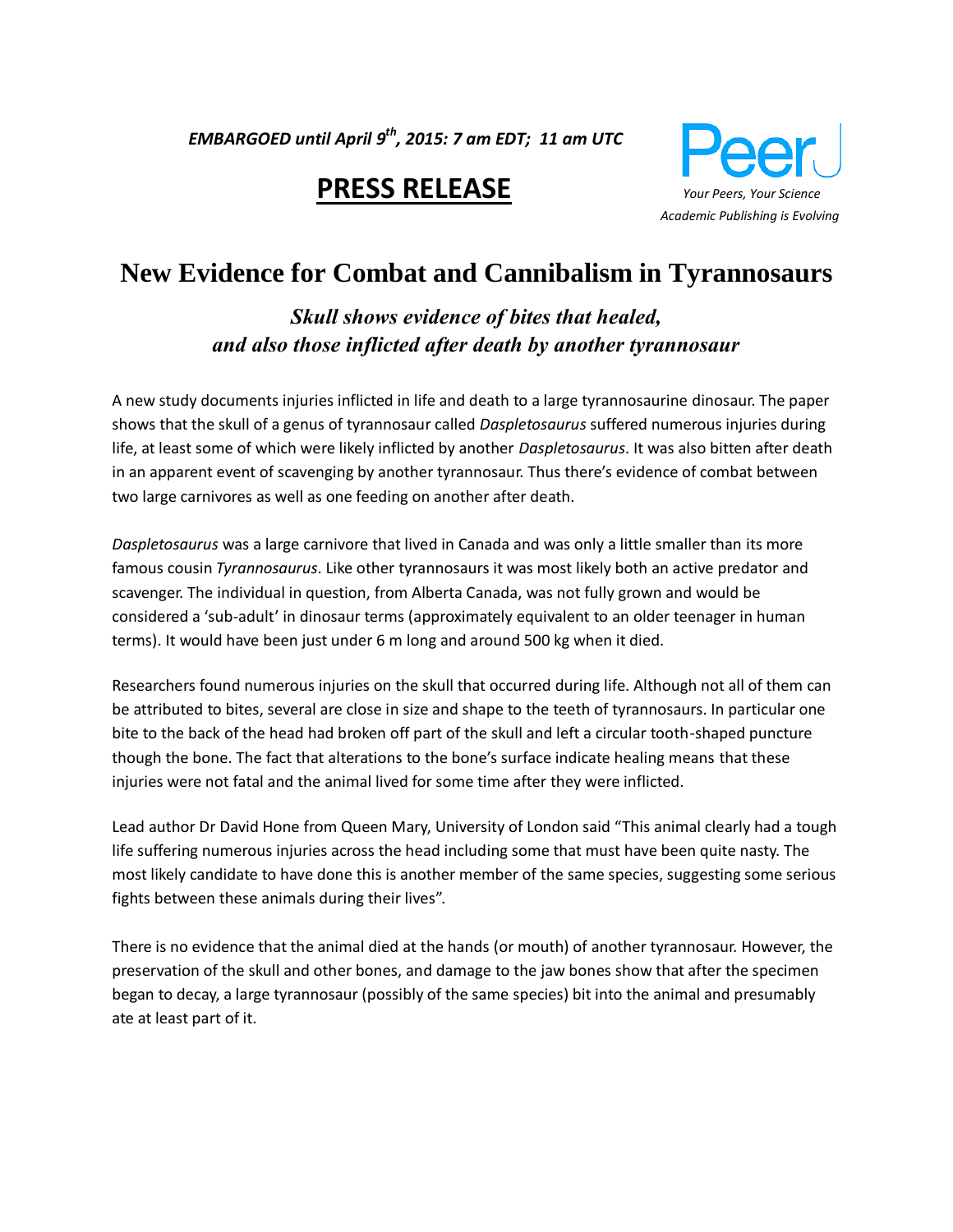Combat between large carnivorous dinosaurs is already known and there is already evidence for cannibalism in various groups, including tyrannosaurs. This is however an apparently unique record with evidence of both pre- and post-mortem injuries to a single individual.

Unusually, this project was made possible via crowdfunded fundraising though the website Experiment.com. Numerous donors contributed to the project allowing the work to be carried out and as a result, publication of the paper in the Open Access journal [PeerJ,](https://peerj.com/) means that these exciting new results are now fully open to the public, who can read them without restriction.

**###** 

## **Artwork and Images:**



**Title:** Artists reconstruction of combat between two *Daspletosaurus*. **Credit:** Luis Rey (copyright: Luis Rey)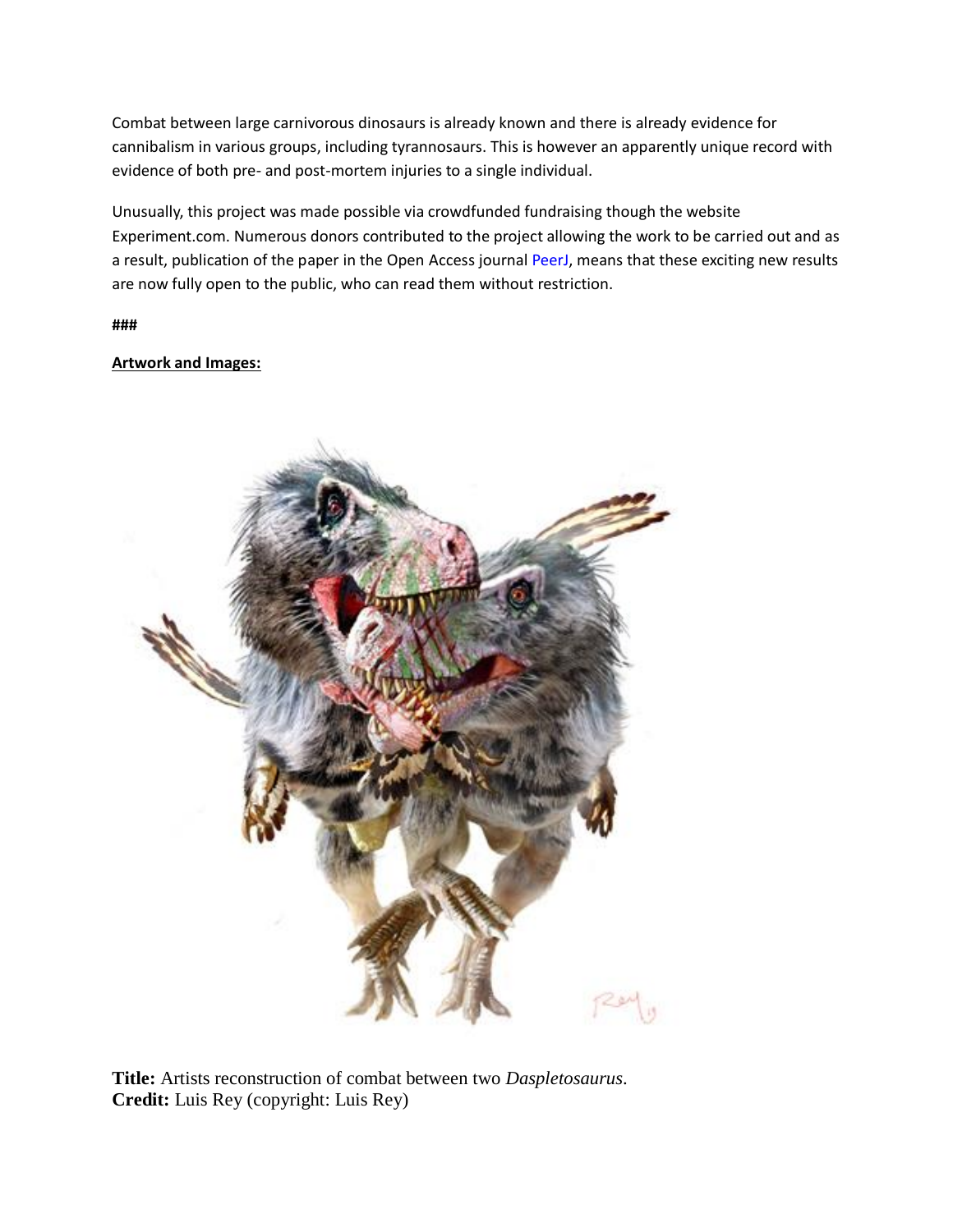

**Title:** Artists reconstruction of one *Daspletosaurus* feeding on another. **Credit** Tuomas Koivurinne (copyright: Tuomas Koivurinne)



**Title:** Coauthors David Hone (left, red) and Darren Tanke (right, green) in the Royal Tyrrell Museum with the skull of the tyrannosaur.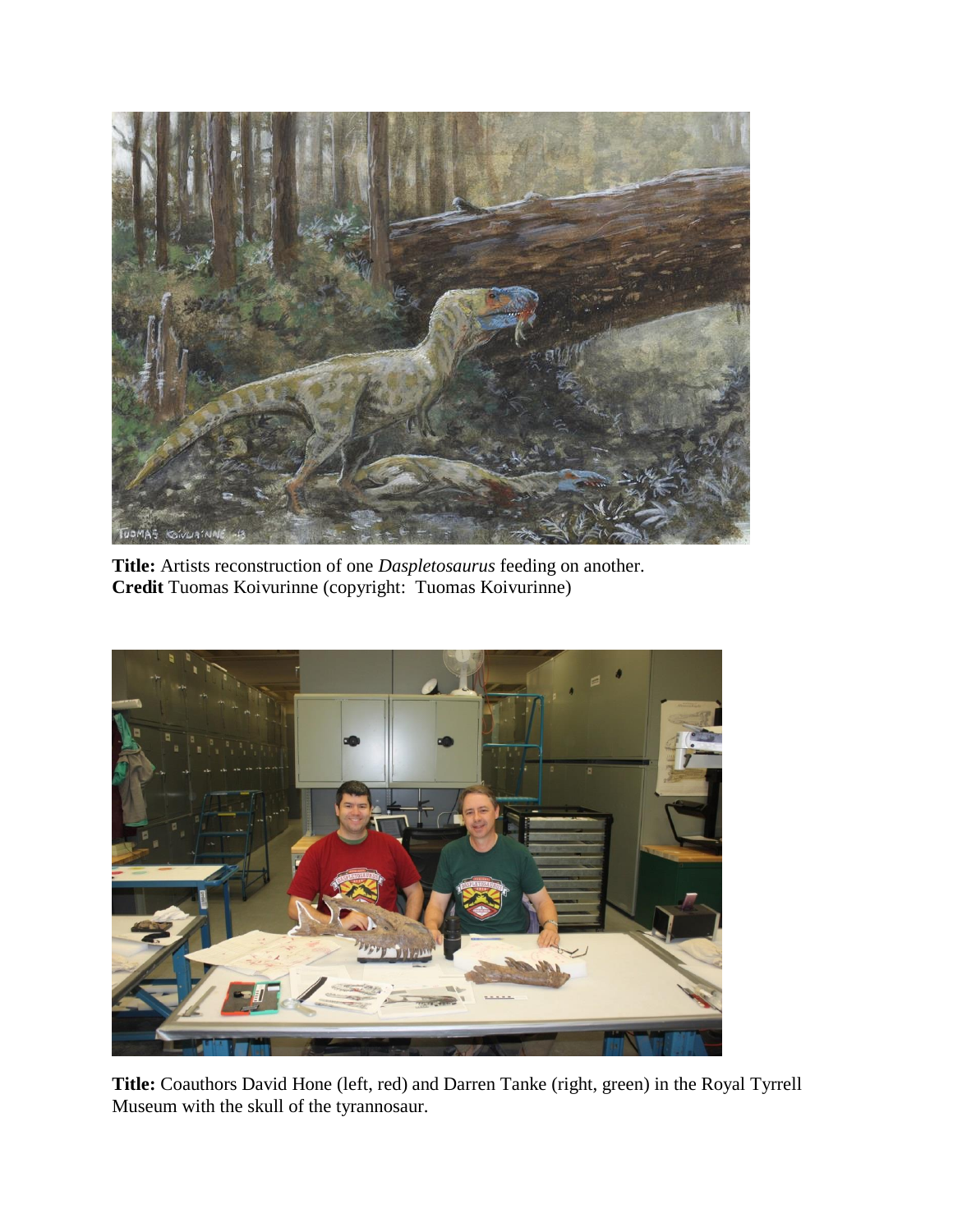

**Title:** Right side view of the *Daspletosaurus* skull. (Scale bar is 10 cm). **Credit:** David Hone.



**Title:** View of the right lower jaw of *Daspletosaurus* skull. This was bitten at the break point between the bones by another large tyrannosaur. (Scale bar is 10 cm). **Credit:** David Hone.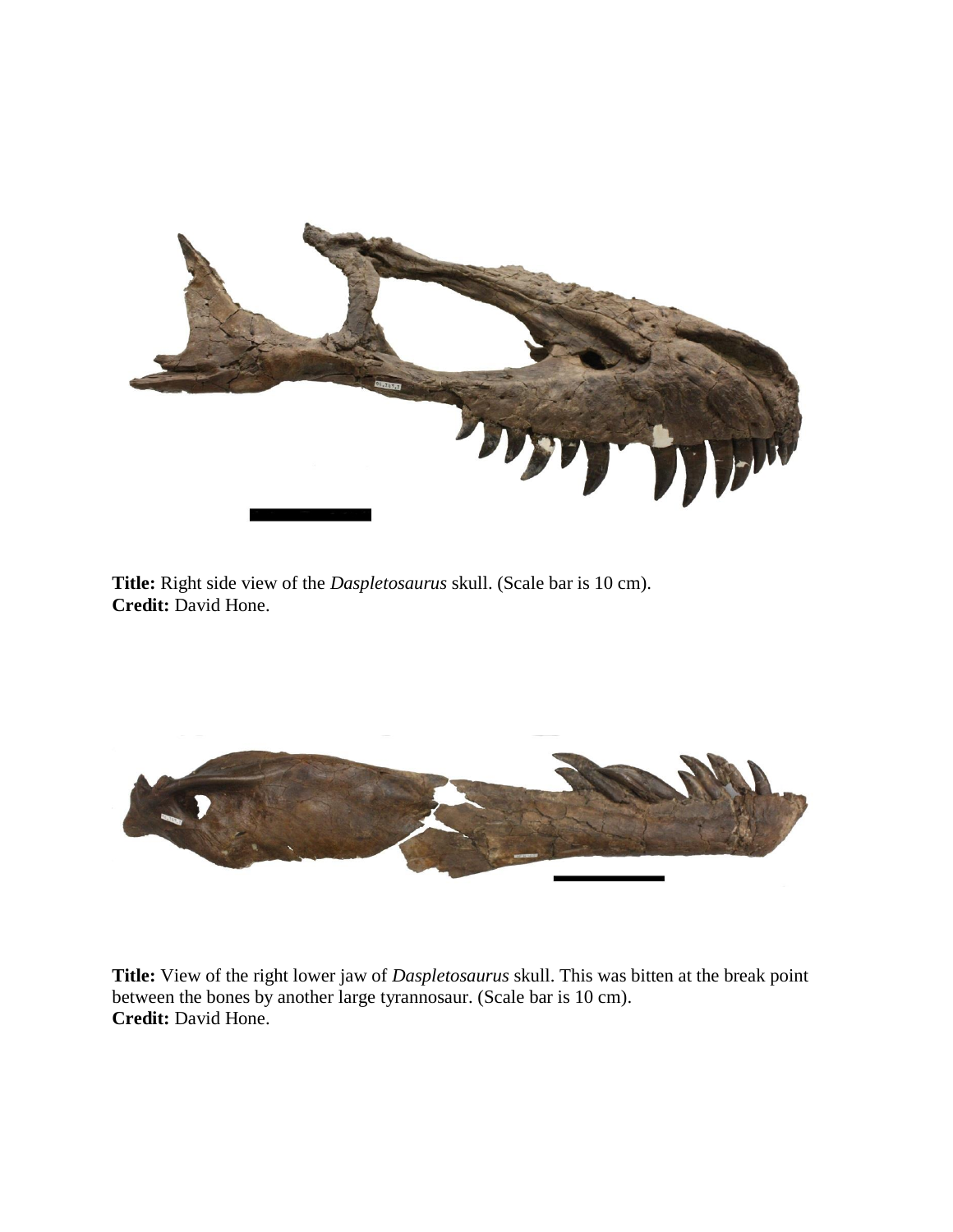## **EMBARGOED until April 9th 2015: 7 am EDT; 11 am UTC (i.e. the date of publication)**

**PDF of this Press Release:** [http://static.peerj.com/pressReleases/2015/PressReleasePeerJ\\_Hone.pdf](http://static.peerj.com/pressReleases/2015/PressReleasePeerJ_Hone.pdf)

**Link to the Press Preview of the Original Article (this link should only be used BEFORE the embargo ends):** [http://static.peerj.com/press/previews/2015/04/885.pdf.](http://static.peerj.com/press/previews/2015/04/885.pdf) Note: this is an author proof and so may change slightly before publication.

**Link to the Published Version of the article** (quote this link in your story – the link will ONLY work **after** the embargo lifts):<https://peerj.com/articles/885> - your readers will be able to **freely** access this article at this URL.

**Citation to the article**: Hone and Tanke (2015), Pre- and postmortem tyrannosaurid bite marks on the remains of *Daspletosaurus* (Tyrannosaurinae: Theropoda) from Dinosaur Provincial Park, Alberta, Canada. **PeerJ 3:e885; DOI 10.7717/peerj.885**

**###**

## **About PeerJ**

PeerJ is an Open Access publisher of peer reviewed articles, which offers researchers a lifetime publication plan, for a single low price, providing them with the ability to openly publish all future articles for free. PeerJ is based in San Francisco, CA and London, UK and can be accessed at <https://peerj.com/>. PeerJ's mission is to help the world efficiently publish its knowledge.

All works published in PeerJ are Open Access and published using a Creative Commons license (CC-BY 4.0). Everything is immediately available—to read, download, redistribute, include in databases and otherwise use—without cost to anyone, anywhere, subject only to the condition that the original authors and source are properly attributed.

*PeerJ* has an Editorial Board of over 1,000 respected academics, including 5 Nobel Laureates. PeerJ was the recipient of the 2013 ALPSP Award for Publishing Innovation.

PeerJ Media Resources (including logos) can be found at:<https://peerj.com/about/press/>

**###**

### **Media Contacts**

Note: If you would like to join the PeerJ Press Release list, visit:<http://bit.ly/PressList>

**For the authors**: Dave Hone, [dwe\\_hone@yahoo.com,](mailto:dwe_hone@yahoo.com) +44 777 249 8879

**###**